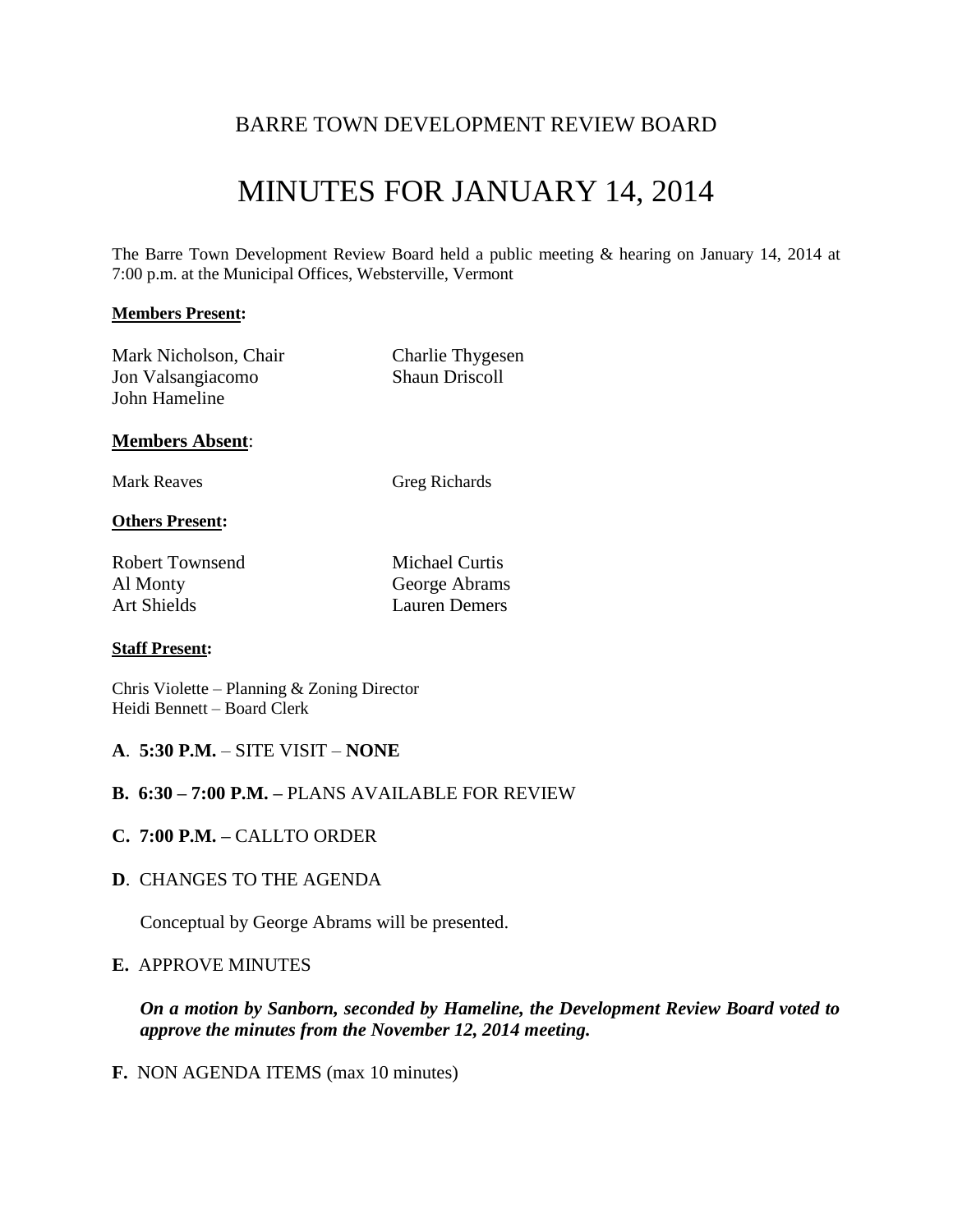### **G.** SUBDIVISION REVIEW

#### 1) PRELIMINARY REVIEW

## **APPLICANT: MONTY**

**Request by Al Monty for preliminary approval of a 2-lot subdivision with minor road extension for property located off of Lemay Drive; Parcel ID 008/023.00; Zoned: High Density Residential; P-15000001**

Consultant: American Consulting

Date: January 9, 2015

## **STAFF REPORT/REVIEW COMMENTS FROM CHRIS VIOLETTE, PLANNING OFFICER**

This is a preliminary request for a two lot subdivision of land that also includes a short extension of a Town Road. The subject parcel is located off Lemay Drive in a high density residential zone where municipal sewer is available but potable water is onsite. The general area of this proposed subdivision is predominantly residential on medium sized lots.

The applicant currently has a parcel just under 50 acres that is undeveloped. The parcel is identified on the submitted plans as remaining land. This parcel has previously been subdivided numerous times including the Buena Vista development. Previous subdivisions are noted on the plans. The lot number (55) of the new lot is sequential with the previous subdivision.

The new lot being proposed, as just mentioned, is labeled as lot 55 and is shown to be 8.9 acres in size. The lot will be accessed from the end of Lemay Drive. Lemay Drive is proposed to be extended by 135 feet. The extension of the road allows the new lot to have the required 110 feet of road frontage. The proposed new lot will be development in the future with a residential use utilizing municipal sewer with a pump station; potable water will be a drilled well. Power will be provided over head to the end of Lemay Drive and then underground to the homestead site.

The remaining land will reduce in size from 49.7 acres to 40.8 acres. Access to the remaining land will remain the same which is 50 feet of frontage off the end of Lemay Drive. The remaining land remains undeveloped.

The applicant also has a 14.7 acre lot that's access is provided off the end of Lemay Drive over the remaining land. The homestead lot does not currently have road frontage. The extension of Lemay Drive however will provide the applicant's homestead lot with 110 feet of road frontage.

While the subdivision aspect of this proposal is fairly straightforward, the short extension of the Lemay Drive makes it a bit less simple. The plans do not show a lot of information regarding the road extension other than it will encompass about 6,750 square feet of land coming from the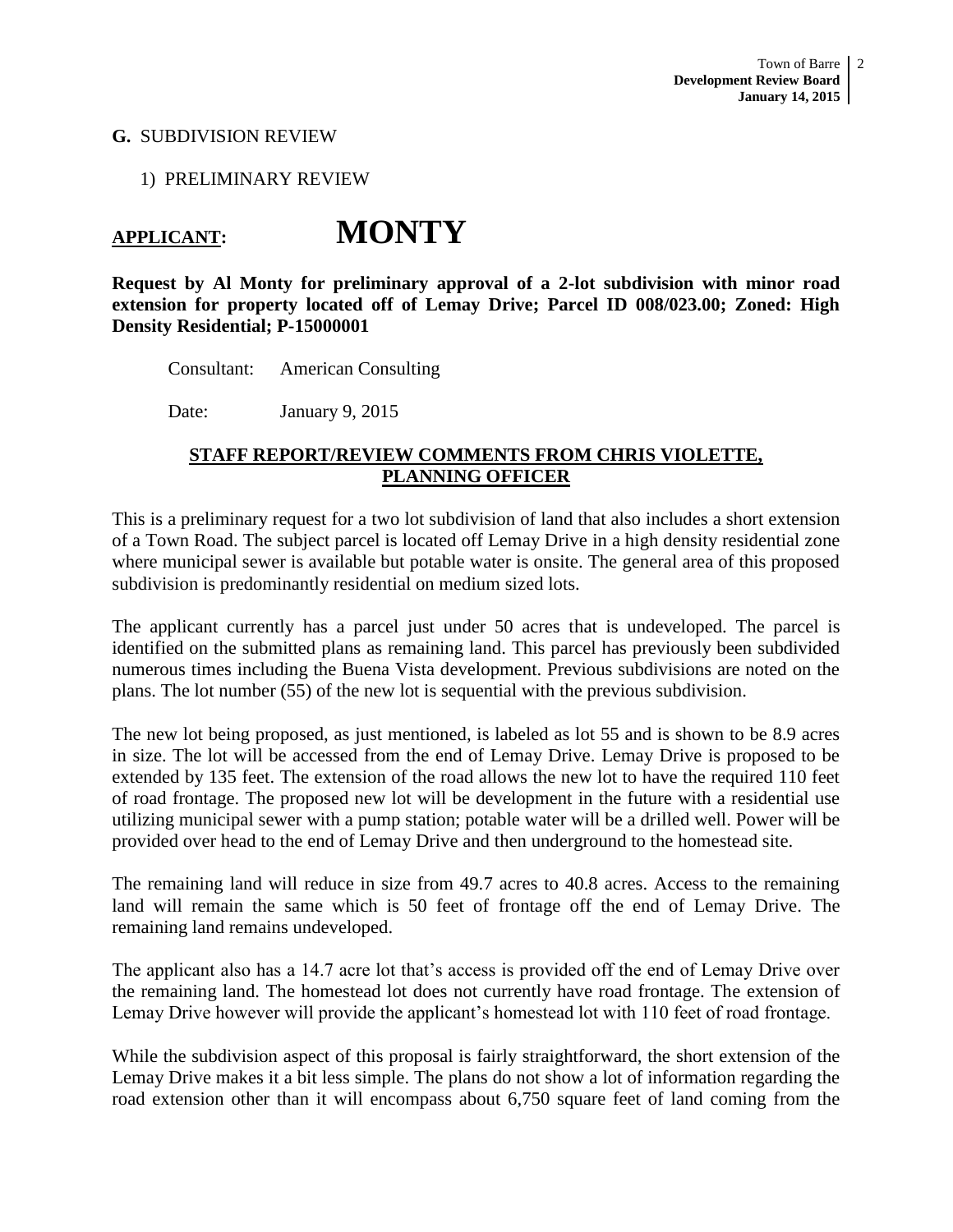remaining land (which will reduce the remaining land size slightly). Town Engineer Harry Hinrichsen will provide more information regarding the Road extension. In any case, the applicant will need to get Selectboard approval for the road extension in between preliminary and final DRB review.

## **REVIEW COMMENTS FROM HARRY HINRICHSEN, TOWN ENGINEER**

I have reviewed the proposed subdivision and have several comments regarding the proposal.

The parent parcel of 49.8 acres is to have a proposed lot of 8.9 acres and a road of 0.15 acres deducted from it. This reduces the parent parcel to 40.65 acres. The reduction would be even greater if there additional square footage deducted for the hammerhead for the plow easement.

The road extension can be looked at as a straight section of road or it could be construed to need a hammerhead to the right. My position is that the road could likely be extended in the future. If the road is not extended, the plow easement in favor of the Town that is there now on Monty's land should stay as part of the land on Lott #55 at the very least.

There will need to be a waiver of scale for the cover sheet to stay at  $1" = 200'$ .

There will need to be existing utility poles shown on Lemay Drive.

Additional abutter information will be needed as there about 18 more abutters than those shown. Final road extension acceptance will require a plan and profile for the street extension.

The extension will need to go to the Select Board for review and approval prior to final plan approval.

The actual final details for the hammerhead and/or plow easement will need to be worked out prior to final plan approval. The plans are currently showing a hammerhead easement of about 25' x 55' for the plow easement. This could be part of Lot 55 so no deduction would be needed.

## **SUMMARY OF RECOMMENDATIONS & CONDITIONS:**

## **ADDITIONAL COMMENTS:**

CV provided a summary of this agenda item.

Per Townsend a grinder pump will used to pump to manhole.

Lauren Demers – 17 Lemay Drive; asked about the sewer line, Townsend stated it will follow the property line into Lemay Drive. Asked about the power, Townsend said it will be underground to the house, with a new pole.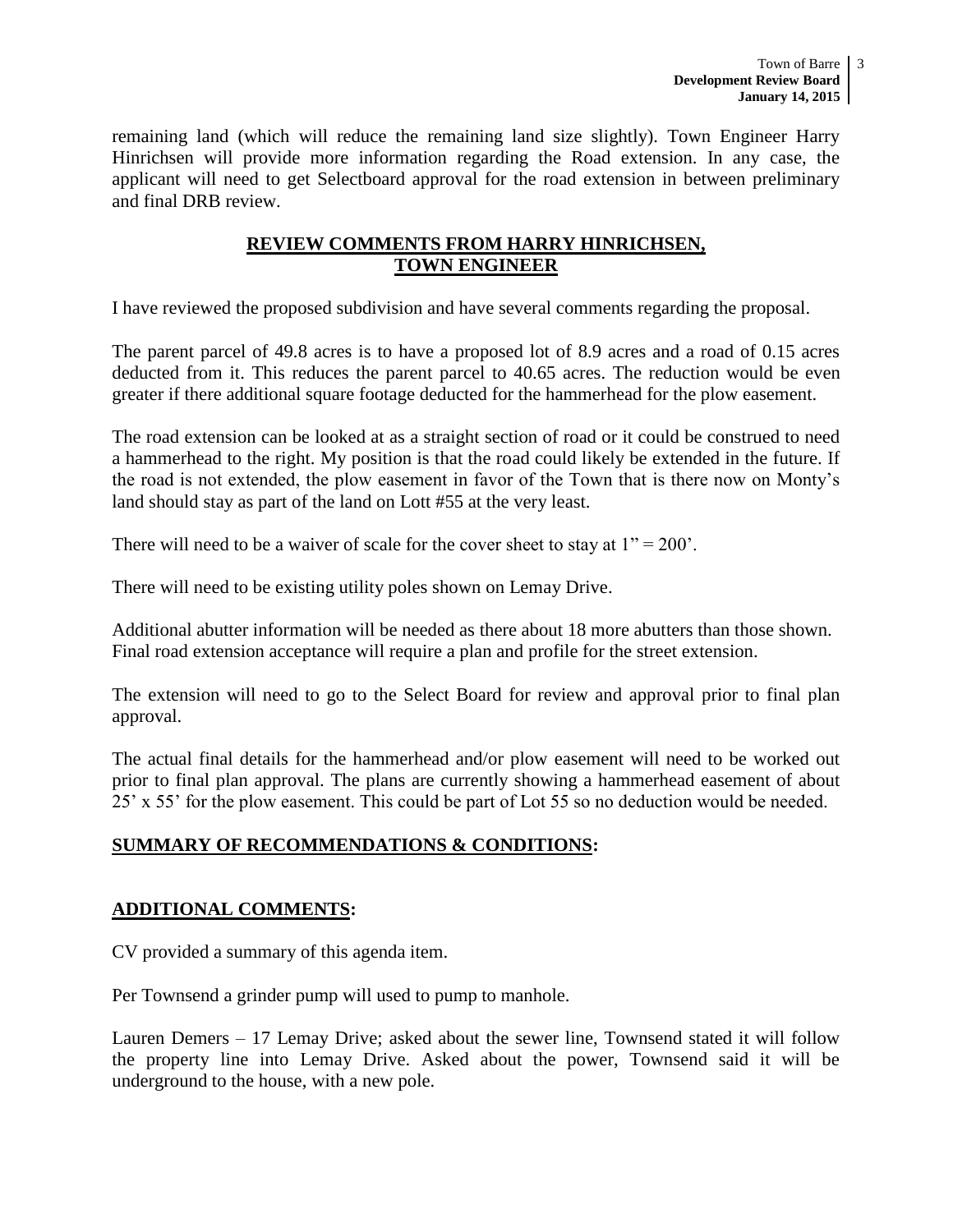Sanborn asked where Lemay Drive ends; Monty stated that the line is where road narrows from 22' to 13'.

Sanborn asked about the hammerhead; Monty stated that they're using the existing.

Sanborn asked how many poles are needed; Monty stated two, which will be in the woods, underground to the house. Monty stated that GMP prefers to go overhead.

Applicant needs Selectboard approval before final DRB hearing.

## **MOTION & RECOMMENDATION:**

*On a motion by Sanborn, seconded by Driscoll, the Development Review Board voted the request by Al Monty for preliminary approval of a 2-lot subdivision with minor road extension for property located off of Lemay Drive; Parcel ID 008/023.00; Zoned: High Density Residential; P-15000001*

## **DISCUSSION:**

CONDITIONS Yes\_\_\_\_ No\_\_\_\_ MOTION BY: SANBORN SECOND BY: DRISCOLL

## **ROLL CALL:**

Mark Nicholson YES Charles Thygesen, Sr. \_YES\_ Jon Valsangiacomo YES Cedric Sanborn <u>YES</u> Shaun Driscoll **YES** Mark Reaves ABSENT Greg Richards ABSENT \*Jim Fecteau \_\_ \_\_ \*John Hameline\_\_YES\_\_\_

*\*Alternate Development Review Board Members*

- 2) WARNED PUBLIC HEARINGS
- 3) CONCEPTUAL REVIEW

## **H.** SITE PLAN REVIEW

- 1) PRELIMINARY REVIEW
- 2) WARNED PUBLIC HEARINGS
- 3) CONCEPTUAL REVIEW

## **I.** CONDITIONAL USE REVIEW (WARNED PUBLIC HEARINGS)

## **J.** VARIANCES (WARNED PUBLIC HEARINGS)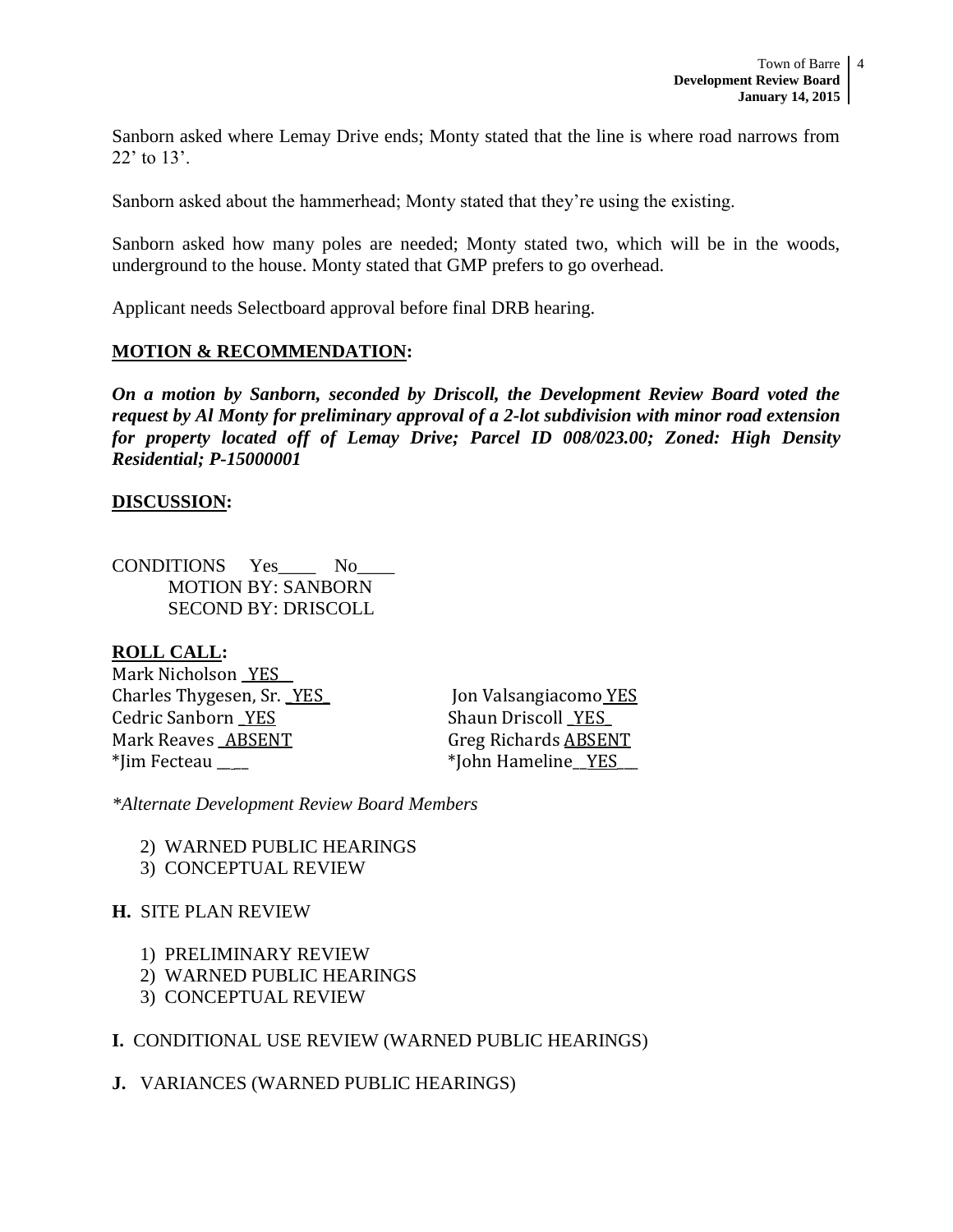## **K.** FLOOD HAZARD REVIEW

## **L.** APPEALS OF ZONING ADMINISTRATORS DECISIONS

### **M.** CONCEPTUAL

### **Windy Wood Housing LLC**

Shields presented a new layout with an second ingress/egress coming off of Windy Wood Road; the DRB is not in favor and would like to see the exit onto Lague.

Sanborn wants the back door road.

Charlie thinks the development looks better with a way in and out. Asked if Windy Wood Housing did a study on lights; Shields stated that as a result of their ACT 250 permit, they must monitor traffic at the intersections, especially Windywood and Hill Street. If it is determined in the future that a light is needed, Windy Wood Housing will have to participate financially to have them installed.

#### **George Abrams**

Has two houses on one lot and he would like to subdivide. Neither lot would be conforming. Abrams is asking if the DRB would consider allowing him to subdivide.

Parking for the duplex on McHugh could be an issue.

If subdivided, the lots would fall in line with the character of the neighborhood.

The DRB stated that parking needs to work in order to subdivide.

## **N.** FOLLOW-UPS

#### **O.** CORRESPONDENCE

STATE TOWN MISCELLANEOUS

## **P**. ROUNDTABLE

## **Q.** ADJOURN!

*On a motion by Valsangiacomo, seconded by Sanborn, the Development Review Board voted unanimously to adjourn the meeting of January 14, 2015 at 7:52 p.m.*

Respectfully Submitted,